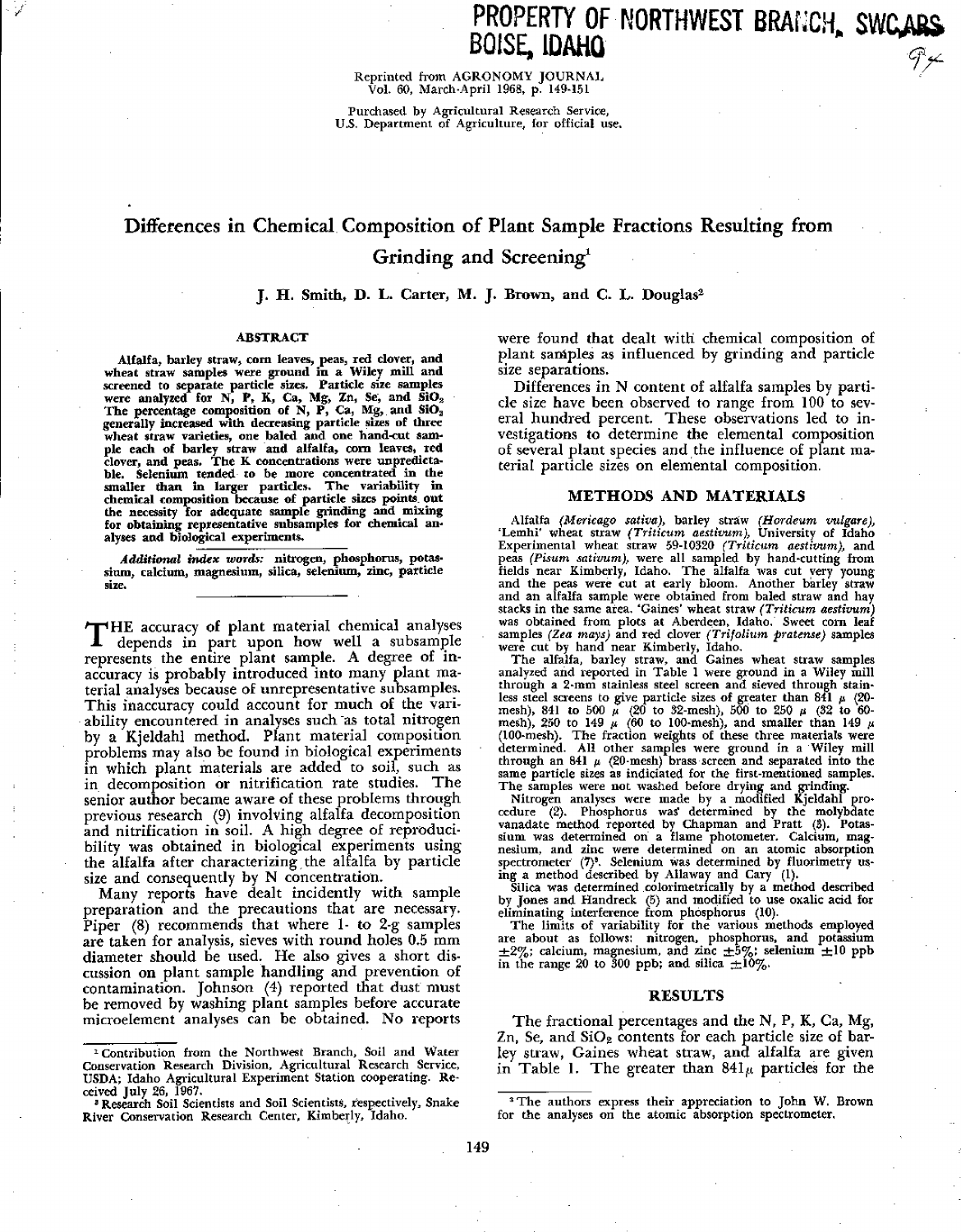**Table 1. Particle size distribution and elemental composition of barley straw, Gaines wheat straw, and alfalfa.**

| Particle      | Угаа-  |       |       |                    |        |         |     |         |                   |
|---------------|--------|-------|-------|--------------------|--------|---------|-----|---------|-------------------|
| aize.         | tion.  | N,    | P,    | к.                 | Ca.    | Mg,     | Zn. | Se,     | SiO <sub>24</sub> |
| microna       | 7.     | v,    | 76    | 7.                 | 7.     | У,      | ppm | ppb     | %                 |
|               |        |       |       | Barley straw       |        |         |     |         |                   |
| $-341$        | 7.47   | . 19  | - 068 | 2.24               | .092   | . . 097 | 102 | 29      | 0.73              |
| 841-500       | 46,01  | , 27  | .083  | 2, 24              | . 155  | . 115   | 61  | 39      | 1, 22             |
| 500-250       | 29.80  | . 41  | . 112 | 2,02               | .155   | .160    | 62  | 38      | 2, 29             |
| 260-149       | 10.08  | . 52  | .128  | 1.67               | .200   | . 177   | 21  | 56      | 3, 37             |
| < 149         | 6, 64  | . 67  | .160  | 1,96               | - 512  | .260    | 16  | 73      | 4.50              |
| Weighted mean |        | . 36  | .099  | 2.10               | , 179  | . 143   | 57  | 42      | 1,94              |
|               |        |       |       | Gaines wheat straw |        |         |     |         |                   |
| $-841$        | 4,28   | , 21  | ,042  | 1.14               | . 075  | .053    | 15  | 27      | 2.00              |
| 841-500       | 51.43  | . 20  | .035  | $-84$              | .070   | .070    | 15  | 32      | 2,74              |
| 500-250       | 27.50  | . 23  | .042  | .94                | .075   | .076    | 10  | 27      | 3.02              |
| 250-149       | 10.33  | , 25  | .035  | .80                | .092   | .095    | 10  | 28      | 3, 39             |
| < 149         | 6.41   | .34   | .064  | 1.09               | .118   | .120    | 12  | 40      | 4.66              |
| Weighted mean |        | - 22  | ,039  | , 89               | .077   | .077    | 13  | 30      | 3.03              |
|               |        |       |       | Alfalfa            |        |         |     |         |                   |
| 2841          | 1,73   | 1,86  | ,187  | 3.54               | 1, 150 | .245    | 26  | 35      | 0.13              |
| 841-500       | 33, 14 | 1,66  | . 194 | 1, 42              | 1,380  | . 272   | 28  | 36      | 0.29              |
| 500-250       | 40.13  | 2.09  | .186  | 1.54               | 1,660  | . 285   | 21  | ٠<br>43 | 0.36              |
| $250 - 149$   | 14,01  | 2, 63 | , 213 | 1, 42              | 2.000  | - 375   | 21  | 58      | 1.00              |
| < 149         | 10.99  | 2, 18 | .188  | 1, 20              | 1,740  | , 400   | 27  | 56      | 4.50              |
| Weighted mean |        | 2.04  | . 190 | 1, 47              | 1,623  | . 305   | 24  | 44      | 0,89              |

two straw samples represented a fairly small fraction of the entire sample, with the major part of the straw samples being found in the 841 to  $500\mu$  range. As particle sizes decreased below  $500\mu$ , the percentage of the total sample in each fraction also decreased, but the actual amount of material found in the very small particle sizes is rather surprising, with 6 to 11% in the smaller than  $149\mu$  size. The same particle size distribution was found for alfalfa except the 500 to  $250\mu$ fraction contained the largest percentage (40%) of the total.

The N, P, Ca, Mg, and  $SiO<sub>2</sub>$  percentages of the three plant materials increased with decreasing particle Some of these increases were comparatively small. For instance, the P content of alfalfa increased about 1.4 fold, and was almost constant for the three larger particle sizes. Other increases were rather large. For instance, the Ca content of barley straw increased from 0.092 to 0.512% or about 5.6 fold, and the  $SiO<sub>2</sub>$ in the alfalfa increased from 0.3 to 4.50% for a 35 fold increase. Most of this latter increase came between the 250 to  $149<sub>\mu</sub>$  and the  $\lt 149<sub>\mu</sub>$  particle sizes. Other increases in component composition percentages with decreasing particle size were intermediate between those indicated.

The K concentration was variable and unpredictable in all the plant materials. This may be understandable because K does not combine chemically in the plant. In the barley straw there was a dramatic decline in Zn percentage composition with decrease in particle size. The other two plant materials showed a slight decrease, or decrease and then an increase in the smaller particles, but differences were relatively small. Barley straw contained more Zn in the larger sizes than did the other two plant materials. In the barley and wheat straw samples the smallest particle sizes contained a greater Se concentration than the larger particle sizes. The concentrations of Se were so low that the precision of about  $\pm 10$  ppb left some question as to actual differences between fraction sizes in some cases.

Weighted means were determined for the elemental percentages of the three plant materials reported in Table 1. These values are thought to be the most representative chemical composition yalues that are available for the entire plant sample. Comparison of the particle size fraction composition with that of the

|                | Table 2. Chemical composition of several plant materials by |  |  |  |
|----------------|-------------------------------------------------------------|--|--|--|
| particle size. |                                                             |  |  |  |

| Particle<br>size, |       |        |                      | Cв.    | Mg.     | Se.     |                  |
|-------------------|-------|--------|----------------------|--------|---------|---------|------------------|
| microns           | N,    | P,     | 马克                   | v,     | %       | ppb     | SiO,<br>Г.       |
|                   |       |        |                      |        |         |         |                  |
|                   |       |        | Wheat straw 59-10320 |        |         |         |                  |
| 841-500           | .61   | .100   | 1.87                 | . 100  | .058    | $^{24}$ | 1.12             |
| 500-250           | .71   | .120   | 1.82                 | . 122  | .080    | 28      | 1.44             |
| $250 - 149$       | .81   | .120   | 1,69                 | .140   | . 096   | 25      | 2.08             |
| < 149             | 1.00  | .150   | 1.82                 | .205   | .115    | 25      | 2.53             |
|                   |       |        | Lemhi wheat straw    |        |         |         |                  |
| 500-250           | $-24$ | .060   | .31                  | .078   | .030    | 24      | 1.47             |
| 250-149           | $-24$ | .060   | .27                  | .072   | $-0.26$ | 23      | 3.11             |
| < 149             | .32   | .080   | ,41                  | .110   | .055    | 35      | 3.64             |
|                   |       |        | Barley straw         |        |         |         |                  |
| 341-500           | 1.00  | .080   | 1.05                 | .168   | .055    | 22      | , 95             |
| 600-250           | 1.27  | .180   | .94                  | .325   | .266    | 26      | 2.06             |
| 250-125           | 1,78  | .240   | $-94$                | .580   | .326    | 45      | S. 06            |
| < 125             | 2.10  | $-280$ | .90                  | .690   | . 392   | 86      | 4.21             |
|                   |       |        | Corn leaves Codo 20  |        |         |         |                  |
| 500-250           | 1.99  | .040   | .66                  | .715   | .620    | 70      | 2.82             |
| 260-149           | 2.01  | ,039   | $-47$                | -750   | - 805   | 22      | 8,06             |
| < 140             | 2, 62 | .446   | .49                  | $-720$ | .942    | 12      | 2.96             |
|                   |       |        | <b>Hed clover</b>    |        |         |         |                  |
| 500-250           | 2.20  | .290   | 1.40                 | .905   | .274    | 45      | .16              |
| $250 - 149$       | 2.31  | .356   | 1.54                 | 1,068  | .290    | 66      | . 08             |
| < 149             | 2.82  | .360   | 1.60                 | 1.045  | .322    | 87      | $-71$            |
|                   |       |        | Peas                 |        |         |         |                  |
| $500 - 250$       | 2.88  | .524   | .33                  | . 632  | .240    | 41      | .10              |
| 250-149           | 3.24  | .444   | .55                  | .910   | .295    | 41      | .10 <sup>o</sup> |
| < 149             | 3, 36 | .550   | .61                  | . 820  | .320    | 42      | $-20$            |
|                   |       |        |                      |        |         |         |                  |
|                   |       |        | Alfalfa              |        |         |         |                  |
| 500-250           | 3.16  | .530   | 1,74                 | 1,100  | .190    | 33      | .08              |
| 250-149           | 3.86  | .584   | 1, 37                | 1.410  | .196    | aa      | - 06             |
| c 149             | 4.03  | .470   | 1,79                 | 1,400  | . 220   | 51      | . 22             |

weighted mean should give some indication of the possible deviation from true values that can be obtained when separation of the sample takes place during handling.

Table 2 shows the percentage composition of N, P, K, Ca, Mg, Se, and  $SiO<sub>2</sub>$  in two wheat straw varieties, samples of hand-cut barley straw, sweet corn leaves, red clover, peas, and very young alfalfa, by particle sizes. As before, there was an increase in percentage composition of N, P, Ca, Mg, and  $SiO<sub>2</sub>$  with decreasing particle size for all plant materials. There was no predictable trend for K concentration. The Se concentrations in the experimental wheat straw and the peas remained almost constant with particle size of the plant material. Selenium concentration increased with decreasing particle sizes of alfalfa, red clover, barley straw, and Lemhi wheat straw, but the reverse was true with corn leaves.

#### **DISCUSSION**

 $\frac{1}{2}$ 

经经济

The percentage composition of N, P, Ca, Mg, and  $SiO<sub>2</sub>$  generally increased with decreasing particle sizes of three wheat straw varieties, one baled and one handcut barley straw and alfalfa samples, corn leaves, red clover, and peas. Differences in elemental composition as particle size decreased ranged from about a 1.4-fold increase in P percentage to about a 35-fold increase for **SiO**<sup>2</sup> percentage of one alfalfa sample. Both of these extremes were in the baled alfalfa sample. The elements that increase in percentage composition in the smaller particle sizes are concentrated in the more active plant parts. For example, N and P are constituents of amino acids, proteins, enzymes, coenzymes, and nucleic materials which are concentrated in the leaves and other succulent plant tissues. Surprising as it may seem, Si is also concentrated in much higher amounts in leaves around cell perimeters than in nodes or internodes of barley plants. Jones and Handreck (6) reported that the leaf of barley con